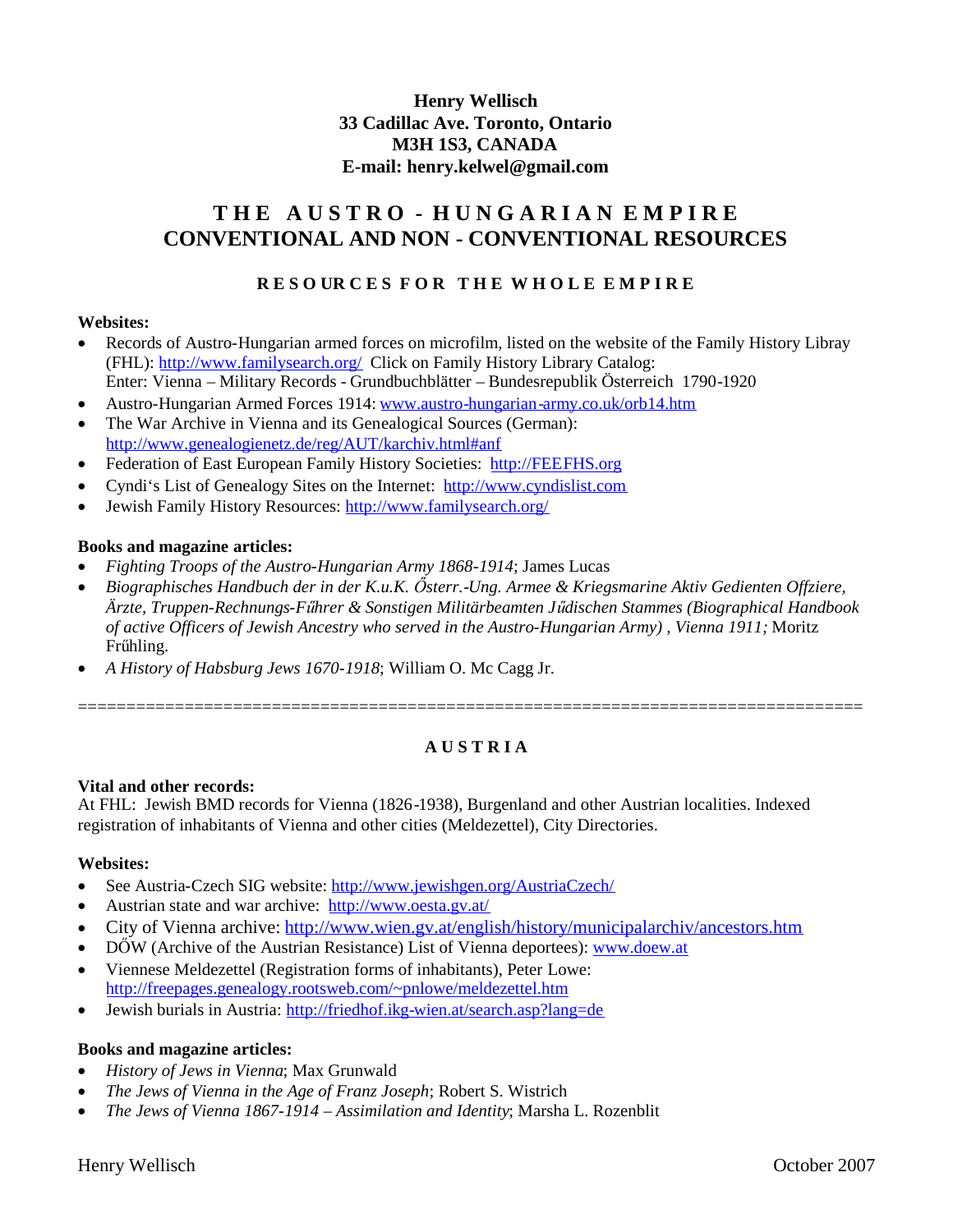### ================================================================================= **H U N G A R Y**

### **Vital and other records:**

At FHL: Jewish BMD records mid 19<sup>th</sup> century to 1895 for many Jewish communities, some civil records 1896-1911.1828 land census, part of 1848 Jewish and part of 1869 census.

**Website:** Hungarian SIG: http://www.jewishgen.org/Hungary/

Hungarian genealogy: http://www.bogardi.com/gen/

#### **Books and magazine articles:**

- *The Jews of Hungary: History, Culture, Psychology*; Raphael Patai
- *Pinkas Hakehilot* (Encyclopedia of Jewish Communities) Vol. 3, Hungary (Hebrew)
- *Hungarian-Jewish Records at the Genealogical Society of Utah*, Avotaynu, Vol.IV, No.1
- *Hungarianization of Jewish Surnames;* Krisztina Forgacs, Avotaynu Vol. X, No. 3
- *18th Century Jewish Censuses in Hungary*; Henry Wellisch, Avotaynu, Vol. XVIII, No. 2
- *Resources for Jewish Genealogical Research in Hungary*; Georg Eotvos, Avotaynu, Vol. XIII, No.2
- *The Family Tree of Hungarian Jewry,* Erno Marton, Hungarian Jewish Studies (HJS)
- *Hungarian Jewry: Settlement & Demography 1735 to 1910*; Erno Laszlo (HJS)
- *Chochme Hungaria 1421-1944 (Sages of Hungary*); Yitzchok Y. Cohen

## **B O H E M I A & M O R A V I A**

================================================================================

#### **Vital Records:**

BMD records not filmed by FHL; contact the Central State Archive in Prague Statni ustredni archiv v Prace Pracoviste Device, I odd. Milady Horakove 133 CZ-160 00 Praha – Device, CZECH REPUBLIC E-mail: sua@mvcr.cz

#### **Websites:**

- The Jewish museum in Prague: http://www.jewishmuseum.cz/aindex.htm
- Austria-Czech SIG: http://www.jewishgen.org/austriaczech/
- Prague, Register of Inhabitants, 1850-1914: http://www.nacr.cz/english/conscriptions.aspx

#### **Books and magazine articles:**

- *The Jews of Bohemia and Moravia: A Historical Reader*; Wilma Abeles Iggers
- *The Jews of Czechoslovakia - Historical Studies and Surveys* (3 volumes)
- *Die Juden und Judengemeinden Böhmens in Vergangenheit und Gegenwart*; Hugo Gold (German)
- *Die Juden und Judengemeinden Mahrens in Vergangenheit und Gegenwart*; Hugo Gold (German)
- *Archives in Bohemia & Moravia*; Claire Bruell. Avotaynu, Vol. XII, No. 3
- *The Complete Catalogue of Records for the Jewish Communities of Bohemia and Moravia, Excluding that of Prague*; Edward D. Luft; Avotaynu, Vol. VII, No. 3.

==================================================================================

*Jewish Prague - Notes on History and Culture* – *A Guidebook*; Ctibor Rybar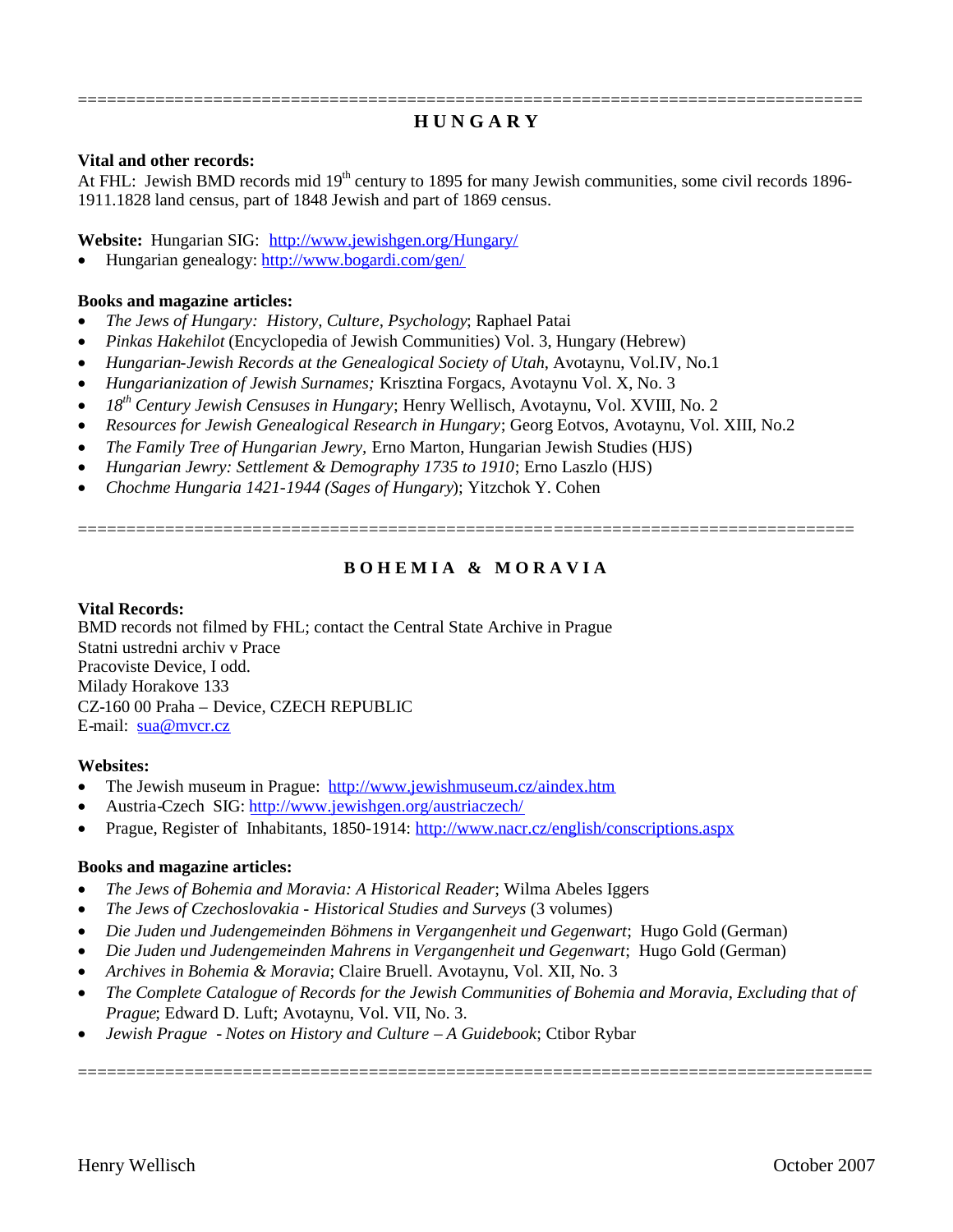### **T R I E S T E**

**Website:** Jewish community: http://www.jewishitaly.org/city.asp?citymenu=Trieste **Books:** *The Port Jews of Habsburg Trieste*; Lois C. Dubin

## **G A L I C I A**

**Vital records:** See JRI-Poland, some at FHL

### **Websites**

- Galicia SIG: http://www.jewishgen.org/Galicia/
- Jewish Record Indexing (JRI) Poland: http://www.jewishgen.org/jri-pl/
- Jewish web Index-Galicia: http://www.jewishwebindex.com/galicia.htm

### **Books and magazine articles:**

- *Finding Your Jewish Roots in Galicia*, A Resource Guide; Suzan F. Wynne
- *Jewish Roots in Poland: Pages from Past and Archival Inventories*; Miriam Weiner
- *Meorei Galicia (Encyclopedia of Galician Rabbis and Scholars)*; Rabbi Meir Wunder
- *Demographic Records of Galicia, 1772-1919; Suzan Wynne*; Avotaynu, Vol. VIII, No. 2
- *19th and 20th Century Polish Directories as Resources for Genealogical Information*; Jeffrey K. Cymbler; Avotaynu, Vol. XIII, No. 1.
- *Jewish Vital Statistical Records in the Lviv Archives*; The Galitzianer Vol. 5, No. 2
- *The Jews of Galicia under Austrian-Polish Rule 1967-1918*; Prof. Piotr Wrobel, The Galitzianer, Vol. 8, No. 2 & 3, Vol. 9. No. 1.
- *Galician Vital Records;* Mark Halpern; The Galitzianer Vol.10, No. 1
- *Pinkas Hakehillot–Poland, Vol. II, East Galicia (Encycl.of Jewish Communities – Hebrew)).*
- *Pinkas Hakehillot- Poland, Vol. III, West Galicia and Silesia (Hebrew)*

## **S L O V A K I A & C A R P A T H O – U K R A I N E**

=================================================================================

#### **Vital records:**

FHL has filmed some Slovak records, more are expected. For Carpatho-Ukraine contact: Zakarpatska Oblast Archiv; 4, Narodna Sq. Uzhorod 294008, UKRAINE

#### **Websites**

- Hungarian SIG: http://www.jewishgen.org/Hungary/
- Slovak National archives: http://www.civil.gov.sk/snarchiv/uk.htm
- Jewish Slovakia: http://www.haruth.com/JewsSlovakia.html
- Mukachevo (Jewish): http://www.shtetlinks.jewishgen.org/Mukachevo/

### **Books and magazine articles:**

- *Die Juden und die Judengemeinde Bratislava in Vergangenheit und Gegenwart, (The Jews & Jewish Community of Bratislava, Past & Present);* Hugo Gold (German)
- *Slovakian State Archives*; Edward David Luft. Avotaynu, Vol. XII, No. 3
- *Slovakian Jewish Research;* Jordan Auslander; Avotaynu, Vol. IX, No. 4.
- *Encyclopedia Shel Galuyoth, Vol. VII; Karpatorus* (Hebrew)